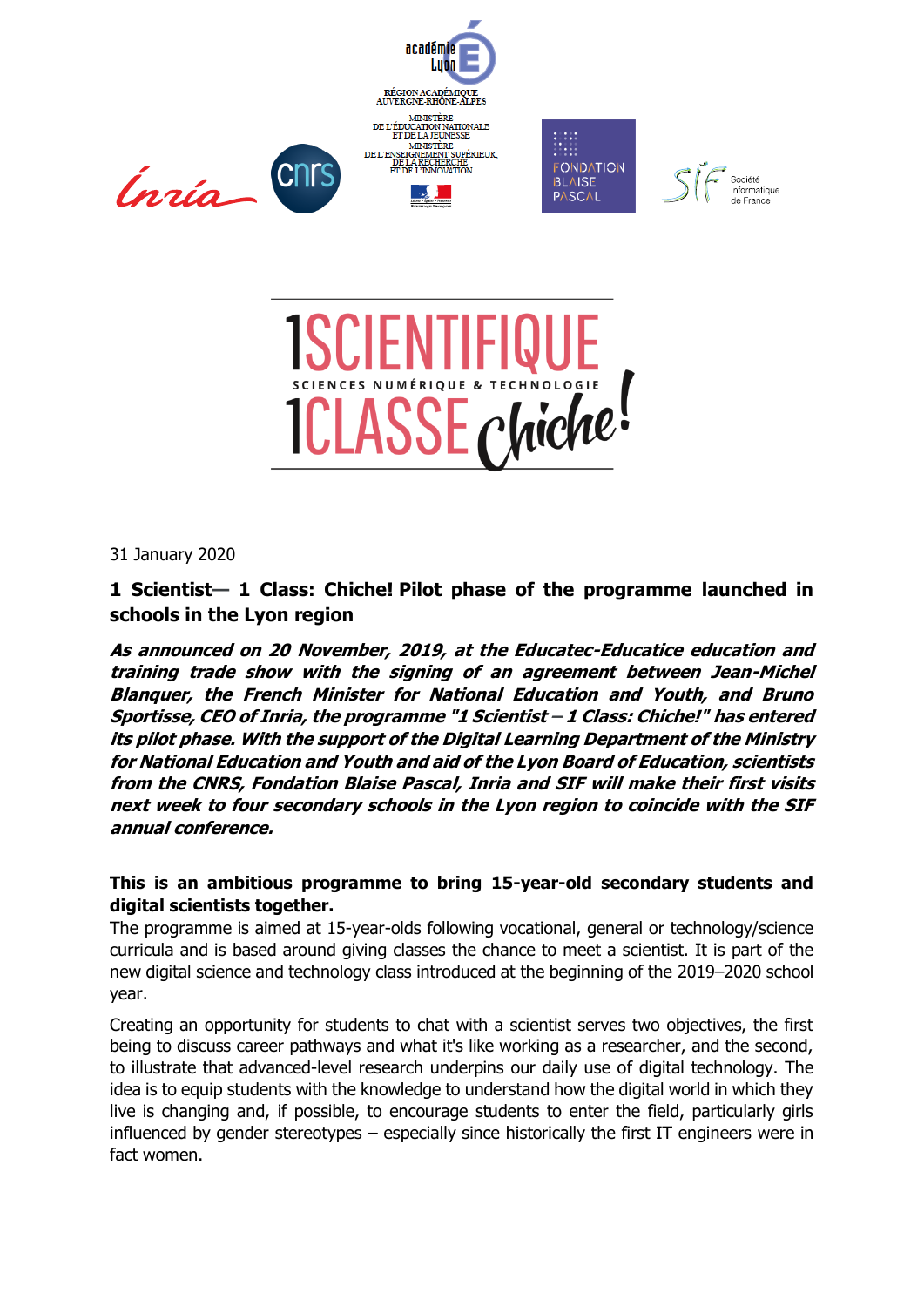

# **Launch of the pilot phase**

The Chiche programme will initially be rolled out in pilot locations until June 2020. While the annual SIF conference is being held in Lyon on 4 and 5 February, the first school visits will be held with the support of the Digital Learning Department of the Ministry for National Education and Youth and aid of the Lyon Board of Education. 15-year-old students from four secondary schools in the region will be visited by representatives from the project partners:

- Sylvie Alayrangues, head of the scientific council of the Fondation Blaise Pascal, and Pierre Paradinas, director of the SIF, will visit Lycée Jean-Paul Sartre in Bron;
- Ali Charara, director of the Institute for Information Sciences and Technologies of the CNRS, will visit Lycée la Martinière Montplaisir in Lyon;
- Marie Duflot-Kremer, deputy director for outreach at SIF, will visit Lycée Charlie Chaplin in Décines;
- Bruno Sportisse, CEO of Inria, and Serge Abiteboul, head of the strategic council of the Fondation Blaise Pascal, will visit Lycée Frédéric Fays in Villeurbanne.

Visits will also be held in schools in the Montpellier, Nancy-Metz, Nantes and Nice regions, while schools in other regions will join the project in the coming weeks.

A qualitative and quantitative assessment of the first phase will then be conducted before the project is rolled out across France.

## **About the Lyon Board of Education**

The Lyon Board of Education covers the Ain, Loire and Rhône departments. It includes 2,740 primary and secondary schools, 800,379 students and apprentices, and 52,486 Ministry for Education staff, including 41,618 teachers. The head of the Lyon Board of Education is in charge of the Auvergne-Rhône-Alpes academic region.

## **About the Digital Learning Department**

Within the Ministry for National Education and Youth, the Digital Learning Department is responsible for setting up and implementing the Ministry for Education's digital learning programme. The Department is endowed with broad powers to oversee and implement information systems. It uses digital to further the French government's "École de la confiance" education reform of 2019.

## **About the CNRS**

The French National Centre for Scientific Research is the foremost public research body in France and Europe. It innovates, creates businesses and generates knowledge to further society. With nearly 32,000 staff and locations across France, the CNRS carries out its work in all areas of knowledge through more than 1,100 research laboratories.